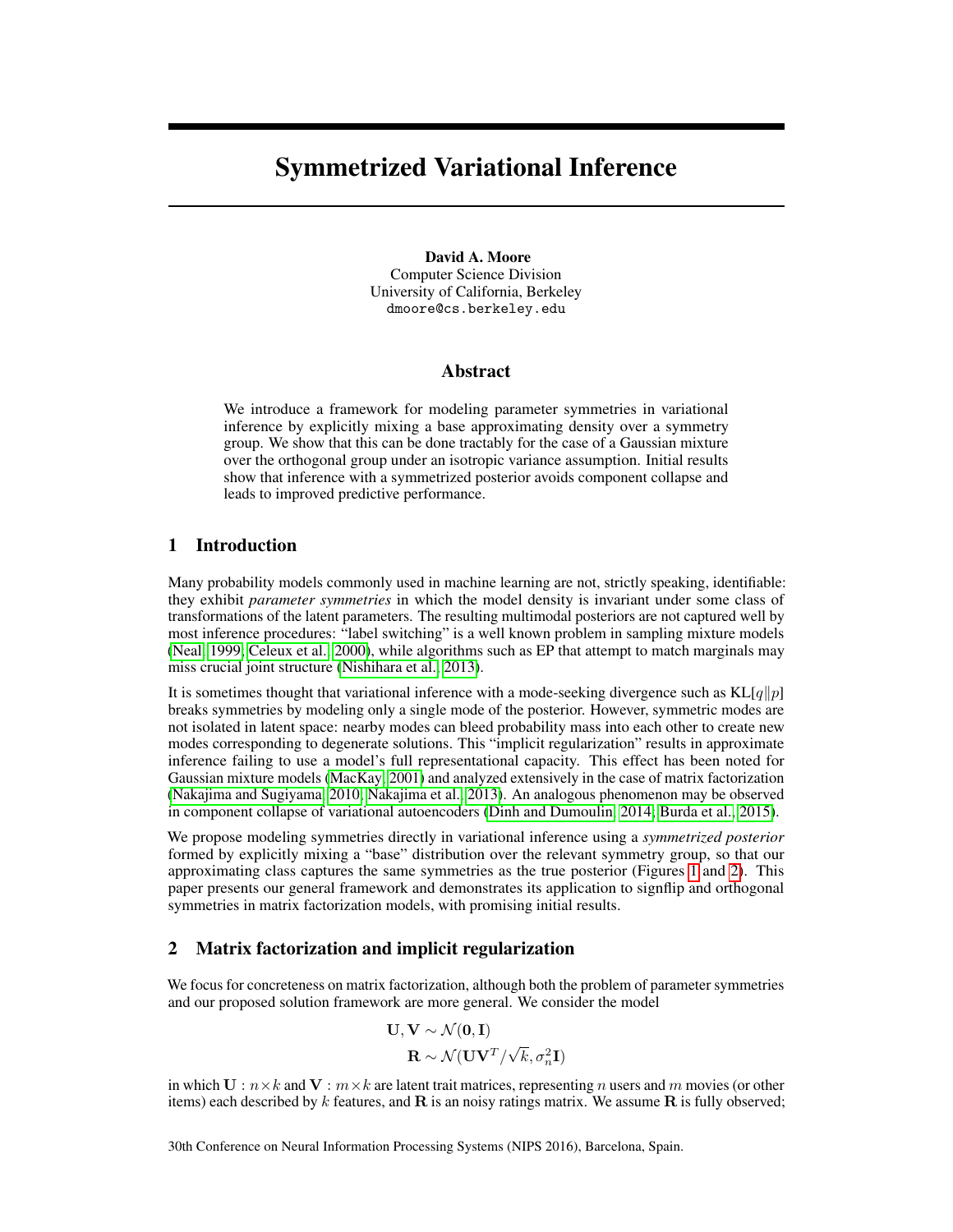<span id="page-1-0"></span>

Figure 1: Posteriors from the scalar factorization model  $r = uv + \epsilon$ ;  $u, v \in \mathbb{R}$ , given observed  $r = 1.5$ . Implicit regularization results from the mean-field posterior attempting to cover both modes, ending up at the origin. The symmetrized posterior explicitly corrects this effect.

<span id="page-1-1"></span>

Figure 2: Marginal posteriors  $p(\mathbf{u}|r)$  from the overparameterized scalar model  $r = \mathbf{u}\mathbf{v}^T + \epsilon$ ;  $\mathbf{u}, \mathbf{v} \in \mathbb{R}^{1 \times 2}$ , given observed  $r = 2$ . This rotational symmetry is a special case of the more general matrix factorization symmetry in the joint column space of U and V.

the inference problem is to recover the "true" low-rank ratings matrix  $UV<sup>T</sup>$  given noisy observations. Note that this model is subject to the posterior symmetry  $p(U, V|R) = p(UT, VT|R)$  where  $\mathbf{T} \in O(k)$  is any  $k \times k$  orthogonal matrix. This includes as special cases a permutation symmetry between the latent columns, as well as signflip symmetries on each column.

Recent analysis by [Nakajima et al.](#page-5-2) [\(2013\)](#page-5-2) has obtained an analytic solution to the mean-field variational objective in this model. They show that latent traits obtained through variational and even MAP inference shrink each singular value by a factor that depends on the observation noise  $\sigma_n^2$ , so that all singular values below some threshold are zeroed out: the model effectively uses fewer traits than it was allotted. This "implicit regularization" arises directly from the use of approximate inference; it can be verified in simple cases that the true Bayesian posterior does not exhibit the same shrinkage (Figure [3\)](#page-2-0).

We demonstrate that implicit regularization can be avoided by explicitly representing parameter symmetries in the variational posterior. Our symmetrized posteriors follow the true Bayes posterior in that they use the full model capacity with no unwanted shrinkage (figs. [3](#page-2-0) and [4a\)](#page-3-0); initial experiments suggest they also improve prediction quality. The next section describes our general framework, which we then specialize to model the orthogonal symmetries that arise in matrix factorization.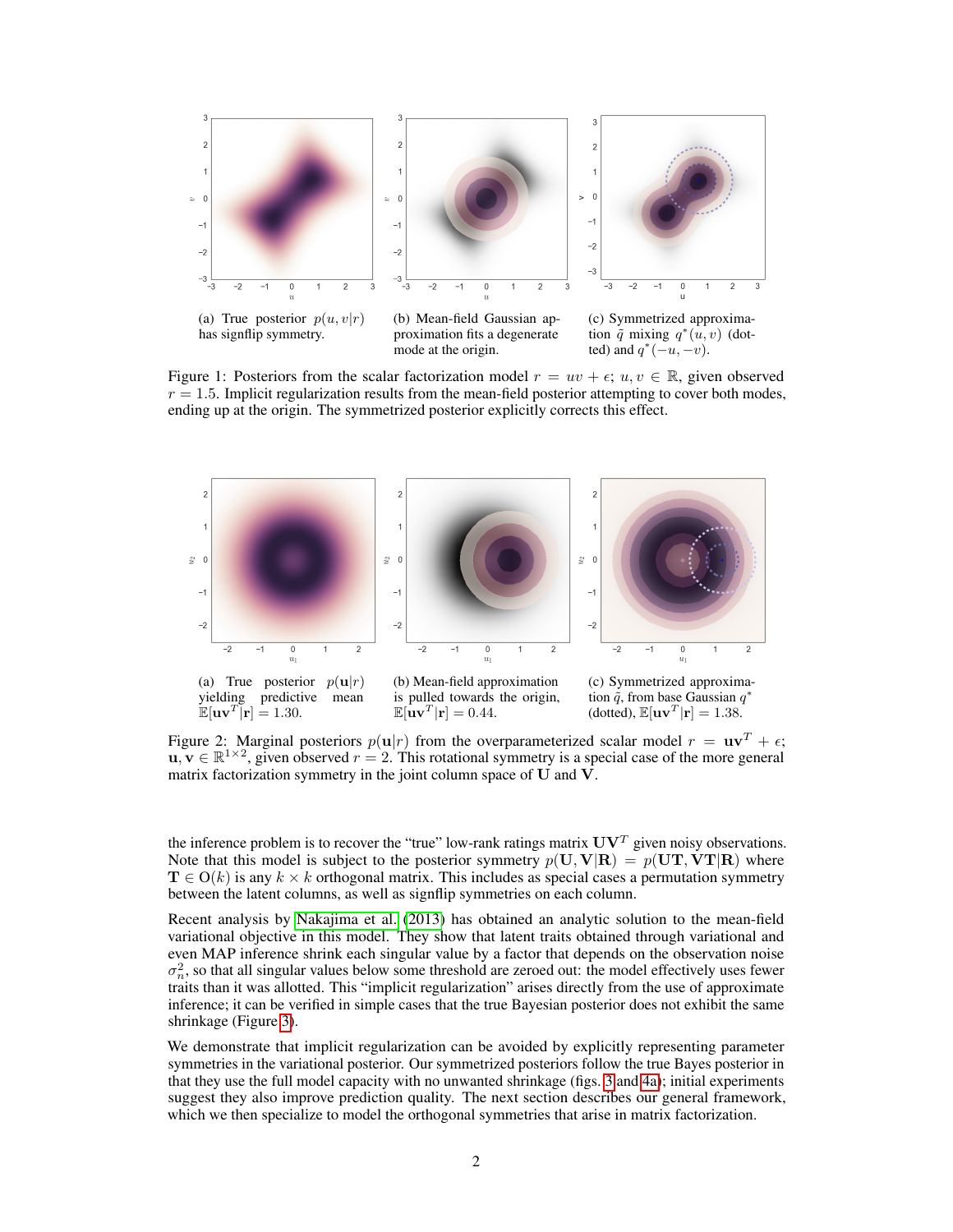<span id="page-2-0"></span>

Figure 3: Predictive mean  $\mathbb{E}[uv|r]$  in the scalar factorization model  $r = uv+\epsilon$ , with  $u, v, \epsilon \sim \mathcal{N}(0, 1)$ . Standard mean field (MFVI) and even MAP are subject to degenerate solutions at zero for small  $r$ , while inference with a symmetrized posterior invariant to signflips (SymVI) more closely recovers the Bayes predictive mean.

## 3 Symmetrized Variational Inference

We consider probability models of the form  $p(x, z)$  where x and z are observed and latent variables, and perform inference by minimizing the exclusive divergence  $KL[q||p]$  between an approximate posterior  $q_{\theta}(\mathbf{z})$  and the true posterior  $p(\mathbf{z}|\mathbf{x})$ . This is equivalent to maximizing a lower bound on the log model evidence, known as the Evidence Lower Bound or ELBO [\(Bishop, 2006\)](#page-4-5),

$$
\mathcal{L}(\theta) = \mathbb{E}_{\mathbf{z} \sim q_{\theta}} \left[ \log p(\mathbf{x}, \mathbf{z}) - \log q_{\theta}(\mathbf{z}) \right] \le \log p(\mathbf{x}),\tag{1}
$$

which can equivalently be written in terms of the entropy  $\mathcal{H}(q_{\theta})$  of the approximating posterior:

<span id="page-2-2"></span><span id="page-2-1"></span>
$$
\mathcal{L}(\theta) = \mathbb{E}_{\mathbf{z} \sim q_{\theta}} \left[ \log p(\mathbf{x}, \mathbf{z}) \right] + \mathcal{H}(q_{\theta}). \tag{2}
$$

The so-called reparameterization trick enables practical inference via gradient-based stochastic optimization of  $\mathcal{L}(\theta)$ , as long as the sampling process  $z \sim q_\theta$  can be expressed as a differentiable transformation  $\mathbf{z} = f_{\theta}(\epsilon)$  of a random source  $\epsilon$ . [\(Kingma and Welling, 2013;](#page-4-6) [Kucukelbir et al., 2016\)](#page-4-7).

We are interested in cases where the model density in the latent space is invariant under the action of transformations from a group  $\mathfrak{G}$ , so that  $p(x, z) = p(x, Tz) \ \forall T \in \mathfrak{G}$ . We propose to exploit this structure by imposing the same invariance on our variational posterior.

We define a *symmetrized posterior*  $\tilde{q}_{\theta}$  by a two-step sampling process: first sample  $z^*$  from some base posterior  $q_{\theta}^*$ , then apply a random transformation **T** to generate  $z = Tz^*$ . Formally we write the density of  $\tilde{q}_{\theta}$  as an explicit mixture with respect to the uniform (Haar) measure  $V(\mathbf{T})$ , given by

$$
\tilde{q}_{\theta}(\mathbf{z}) = \int_{\mathbf{T} \in \mathfrak{G}} q_{\theta}^*(\mathbf{T}^{-1} \mathbf{z}) |\mathbf{T}^{-1}| dV(\mathbf{T}) \tag{3}
$$

where  $|\mathbf{T}^{-1}|$  is the Jacobian determinant (unity for orthogonal transformations). It is clear that this respects the symmetry  $\tilde{q}_{\theta}(\mathbf{z}) = \tilde{q}_{\theta}(\mathbf{Tz})$  for all  $\mathbf{T} \in \mathfrak{G}$ .

Plugging  $\tilde{q}_{\theta}$  into the ELBO, we note that expectations under  $\tilde{q}_{\theta}$  can be written as a nested expectation over a base sample  $z^*$  and transformation  $\overline{T}$ :

$$
\mathcal{L}(\tilde{q}_{\theta}) = \mathbb{E}_{\mathbf{z} \sim \tilde{q}_{\theta}} [\log p(\mathbf{x}, \mathbf{z}) - \log \tilde{q}_{\theta}(\mathbf{z})] \n= \mathbb{E}_{\mathbf{z}^* \sim q_{\theta}^*} [\mathbb{E}_{\mathbf{T}} [\log p(\mathbf{x}, \mathbf{T} \mathbf{z}^*) - \log \tilde{q}_{\theta}(\mathbf{T} \mathbf{z}^*)]]
$$

Since the model density p is invariant to T by assumption, and the symmetrized posterior  $\tilde{q}_{\theta}$  is also invariant by construction, the expectation over  $T$  is vacuous. Dropping it yields the objective

<span id="page-2-3"></span>
$$
\mathcal{L}(\tilde{q}_{\theta}) = \mathbb{E}_{\mathbf{z}^* \sim q_{\theta}^*} \left[ \log p(\mathbf{x}, \mathbf{z}^*) - \log \tilde{q}_{\theta}(\mathbf{z}^*) \right],\tag{4}
$$

which differs from [\(1\)](#page-2-1) only in that we are now evaluating the mixture density  $\log \tilde{q}_{\theta}$  in place of the original  $\log q_\theta$ . By straightforward manipulation we obtain an equivalent form,

$$
\mathcal{L}(\tilde{q}_{\theta}) = \mathbb{E}_{\mathbf{z}^* \sim q_{\theta}^*} [\log p(\mathbf{x}, \mathbf{z}^*)] + \mathcal{H}(q_{\theta}^*) + KL[q_{\theta}^* || \tilde{q}_{\theta}], \qquad (5)
$$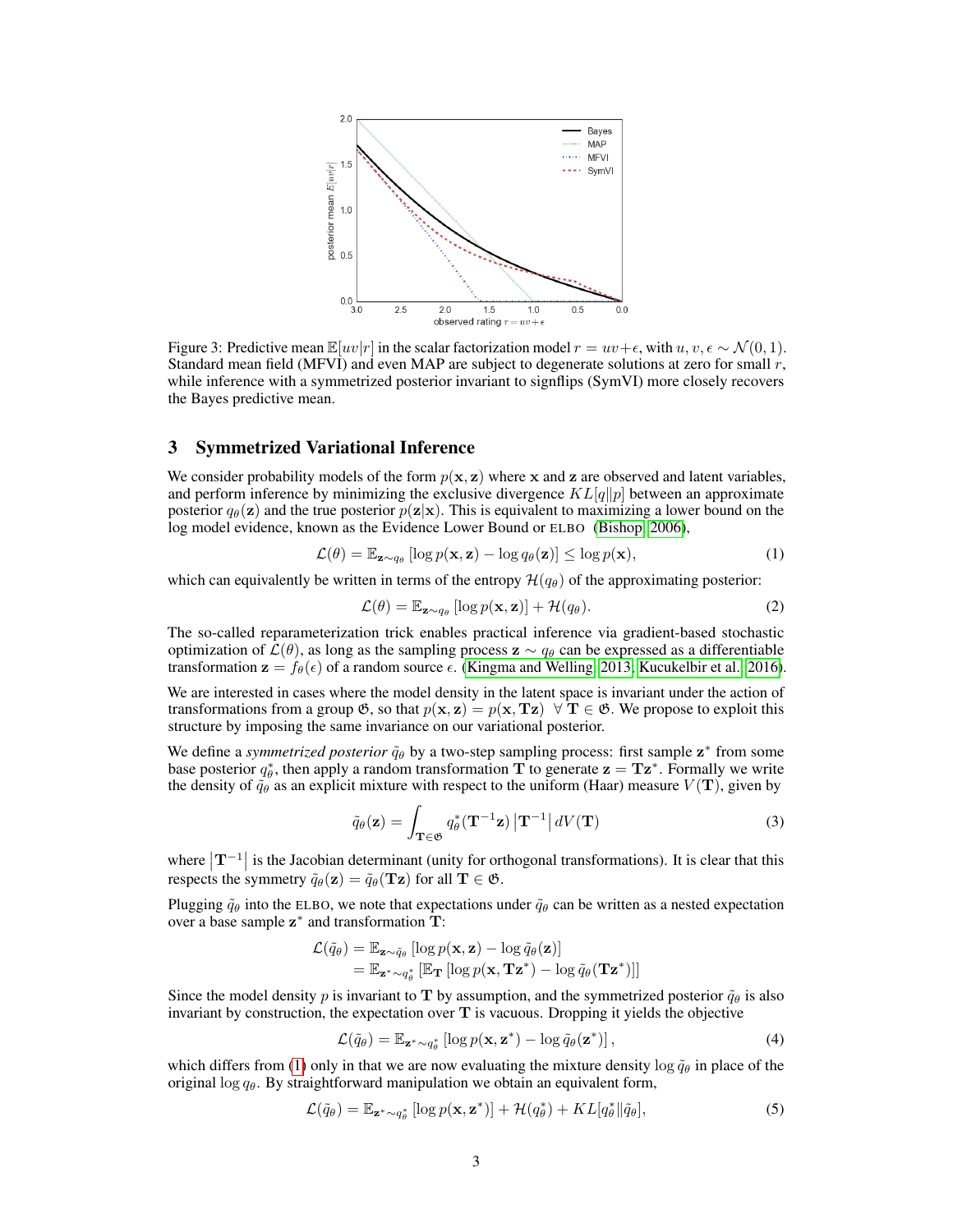<span id="page-3-0"></span>

Figure 4: Inference on 80 synthetic matrices sampled with  $n = m = 40$ ,  $k = 20$ , and  $\sigma_n = 2$ . Orthogonally symmetrized VI produces full-rank posteriors (left) that yield more accurate predictions than MFVI or MAP (right).

which is equal to [\(2\)](#page-2-2) plus a nonnegative term  $KL[q^*_{\theta} || \tilde{q}_{\theta}]$ , so this bound is at least as tight as (2). The KL term measures the additional information needed to code a sample from the symmetrized  $\tilde{q}_{\theta}$  given a sample from  $q_{\theta}^*$ ; in the case of well-separated discrete modes, this is simply the the (log) number of modes.<sup>[1](#page-3-1)</sup> When modes overlap, it measures the discrepancy between  $q^*$  and its symmetrized modes, going to zero in the case where  $q^*$  is already symmetric (e.g., an isotropic Gaussian at the origin). The symmetrized bound [\(5\)](#page-2-3) therefore discourages  $q^*$  from straddling multiple modes, so that it instead attempts to capture a single mode as well as possible.

## 3.1 Signflip symmetry

The framework described above is applicable generally to any base family  $q_{\theta}^*$  and symmetry group  $\mathfrak{G}$ ; the challenge in practice is to efficiently compute or bound the symmetrized divergence  $KL[q^*_{\theta} || \tilde{q}_{\theta}] =$  $\mathbb{E}[\log q_\theta^*(\mathbf{z}^*) - \log \tilde{q}_\theta(\mathbf{z}^*)]$ . Under a Monte Carlo approximation the challenge reduces to computing the log density  $-\log \tilde{q}_{\theta}(\mathbf{z}^*)$  at values  $\mathbf{z}^*$  sampled from the base posterior. In the simple case of signflip symmetries, this can be done tractably with an explicit sum  $\log \tilde{q}_{\theta}(\mathbf{z}) = \log \frac{1}{2} (q_{\theta}^{*}(\mathbf{z}) + q_{\theta}^{*}(-\mathbf{z}))$ .

Signflip symmetries arise in the special case of matrix factorization where all quantities are scalar (Figure [1\)](#page-1-0). In this case it is also tractable to numerically compute the Bayes predictive mean. Figure [3](#page-2-0) compares predictive means as a function of the observed scalar value  $r$ , showing that while standard methods exhibit degenerate regularization, predictions using the symmetrized posterior track the true Bayes prediction much more closely.

#### 3.2 General orthogonal symmetry

Our main technical contribution is an efficient approximation to the continuous mixture density

$$
\log \tilde{q}(\mathbf{X}) = \log \int_{\mathbf{T} \in \mathcal{O}(k)} \mathcal{N}(\mathbf{X}; \mathbf{M} \mathbf{T}, \mathbf{T}^T \mathbf{\Sigma} \mathbf{T}) dV(\mathbf{T})
$$

in which the columns of an elementwise matrix Gaussian  $q^*(\mathbf{X}) = \mathcal{N}(\mathbf{X}; \mathbf{M}, \mathbf{\Sigma})$  are mixed over the orthogonal group  $O(k)$  (Figure [2\)](#page-1-1). For space considerations we defer details to Appendix [A.](#page-5-3) Our current analysis assumes an isotropic covariance ( $\Sigma = cI$ ) which we hope to relax in future work.

Informally, any rotation T acting within the nullspace of M generates a mixture component  $MT =$ M equivalent to the base distribution; such rotations are "wasted" in the sense that they do not

<span id="page-3-1"></span><sup>&</sup>lt;sup>1</sup>It is common to adjust naïve evidence bounds by a symmetry-counting term, e.g.,  $\log 2^n$  for signflip symmetries or  $log n!$  for permutation symmetries, but this is incorrect when the approximate posterior straddles multiple modes. The KL term in [\(5\)](#page-2-3) can be seen as the generally correct form of this adjustment, which always yields a valid evidence bound.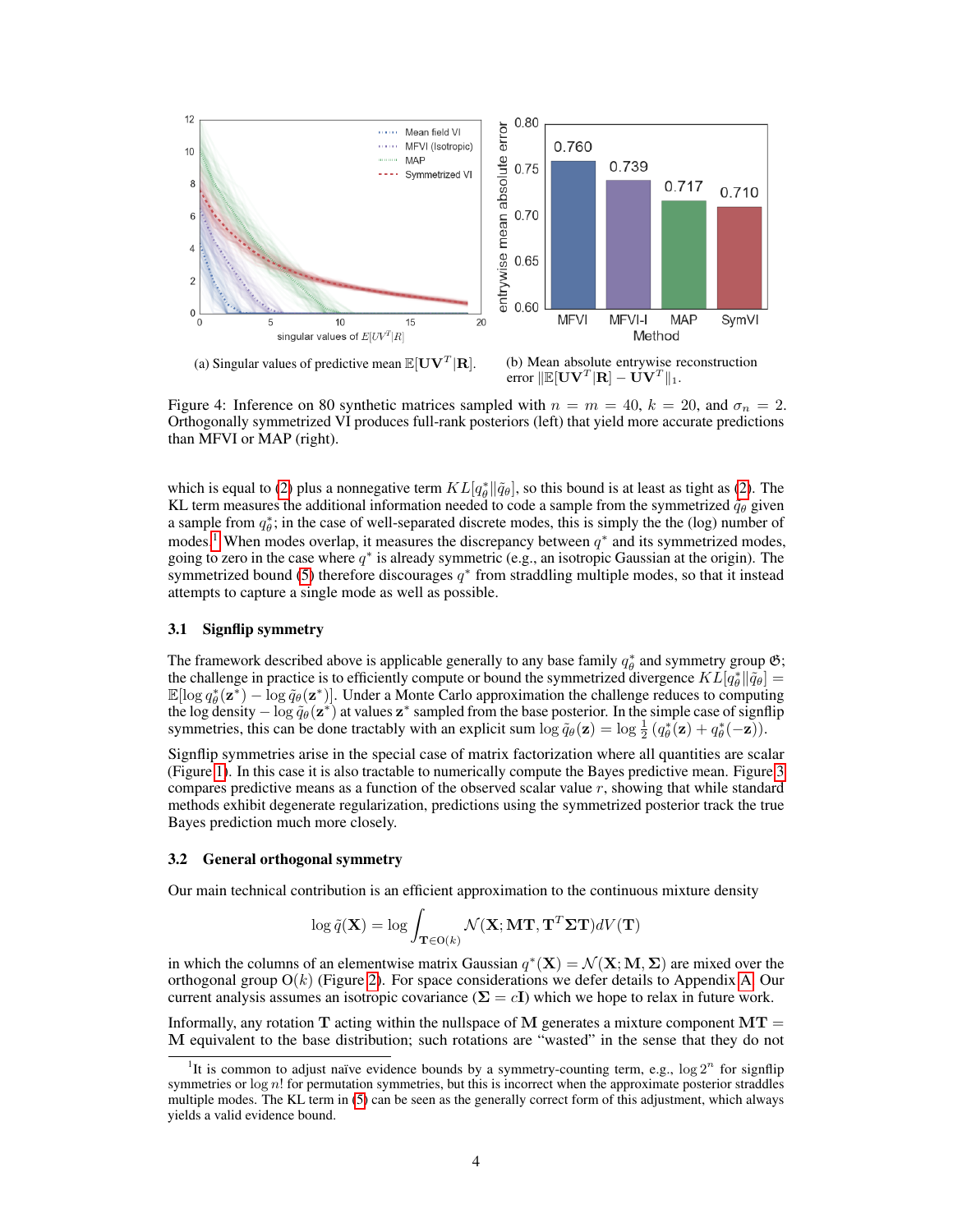increase the mixture entropy  $\mathcal{H}(\tilde{q})$  relative to the base  $\mathcal{H}(q)$ . Inference using the mixture entropy  $\mathcal{H}(\tilde{q})$  therefore penalizes the nullspace dimension of the posterior mean, avoiding component collapse by encouraging nonzero singular values. This effect is seen in Figure [4a,](#page-3-0) which plots singular values of the predictive mean  $\mathbb{E}[\overline{\mathbf{U}}\overline{\mathbf{V}}^T|\mathbf{R}]$  from a relatively noisy ( $\sigma_n = 2$ ) synthetic 20-trait model. While the mean field VI and MAP solutions (and MFVI with isotropic covariance, included for comparison) shrink many traits to zero, symmetrized VI uses the model's full capacity. Figure [4b](#page-3-0) shows that this is reflected in predictive performance: symmetrized VI yields better reconstructions of the true generative ratings  $\textbf{U} \textbf{V}^T$  than the implicitly-regularized MAP and (especially) mean field estimates.

## 4 Future work

These preliminary results demonstrate that explicitly accounting for parameter symmetries can yield better inferences. In future work we hope to consider symmetrization of non-isotropic Gaussians and more flexible approximating classes [\(Salimans et al., 2015;](#page-5-4) [Rezende and Mohamed, 2015;](#page-5-5) [Tran et al.,](#page-5-6) [2016\)](#page-5-6), as well as permutation, translation, and scaling symmetries. We are especially interested in the use of symmetrized posteriors for automatic relevance determination (ARD) and model selection, as well as extensions to stochastic inference in "deep" models such as variational autoencoders.

## Acknowledgements

This work was inspired by (though not performed during) an internship with the Infer.NET team at Microsoft Research Cambridge, and in particular by many illuminating discussions with Tom Minka. The author is supported by the Defense Threat Research Agency (DTRA) under grant #HDTRA-1111-0026.

## References

<span id="page-4-5"></span>Bishop, C. M. (2006). *Pattern Recognition and Machine Learning*.

- <span id="page-4-4"></span>Burda, Y., Grosse, R., and Salakhutdinov, R. (2015). Importance weighted autoencoders. *arXiv preprint arXiv:1509.00519*.
- <span id="page-4-10"></span>Butler, R. W. and Wood, A. T. (2003). Laplace approximation for bessel functions of matrix argument. *Journal of Computational and Applied Mathematics*, 155(2):359–382.
- <span id="page-4-0"></span>Celeux, G., Hurn, M., and Robert, C. P. (2000). Computational and inferential difficulties with mixture posterior distributions. *Journal of the American Statistical Association*, 95(451):957–970.
- <span id="page-4-3"></span>Dinh, L. and Dumoulin, V. (2014). Training neural bayesian nets. [http://www.iro.](http://www.iro.umontreal.ca/~bengioy/cifar/NCAP2014-summerschool/slides/Laurent_dinh_cifar_presentation.pdf) [umontreal.ca/~bengioy/cifar/NCAP2014-summerschool/slides/Laurent\\_dinh\\_](http://www.iro.umontreal.ca/~bengioy/cifar/NCAP2014-summerschool/slides/Laurent_dinh_cifar_presentation.pdf) [cifar\\_presentation.pdf](http://www.iro.umontreal.ca/~bengioy/cifar/NCAP2014-summerschool/slides/Laurent_dinh_cifar_presentation.pdf). CIFAR NCAP summer school presentation.
- <span id="page-4-8"></span>Herz, C. S. (1955). Bessel functions of matrix argument. *Annals of Mathematics*, pages 474–523.
- <span id="page-4-6"></span>Kingma, D. P. and Welling, M. (2013). Auto-encoding variational bayes. *arXiv preprint arXiv:1312.6114*.
- <span id="page-4-7"></span>Kucukelbir, A., Tran, D., Ranganath, R., Gelman, A., and Blei, D. M. (2016). Automatic differentiation variational inference. *arXiv preprint arXiv:1603.00788*.
- <span id="page-4-1"></span>MacKay, D. J. (2001). Local minima, symmetry-breaking, and model pruning in variational free energy minimization. <http://www.inference.phy.cam.ac.uk/mackay/minima.pdf>. Inference Group, Cavendish Laboratory, Cambridge, UK.
- <span id="page-4-9"></span>Muirhead, R. J. (1982). *Aspects of multivariate statistical theory*. John Wiley & Sons.
- <span id="page-4-2"></span>Nakajima, S. and Sugiyama, M. (2010). Implicit regularization in variational bayesian matrix factorization. In *Proceedings of the 27th International Conference on Machine Learning (ICML-10)*, pages 815–822.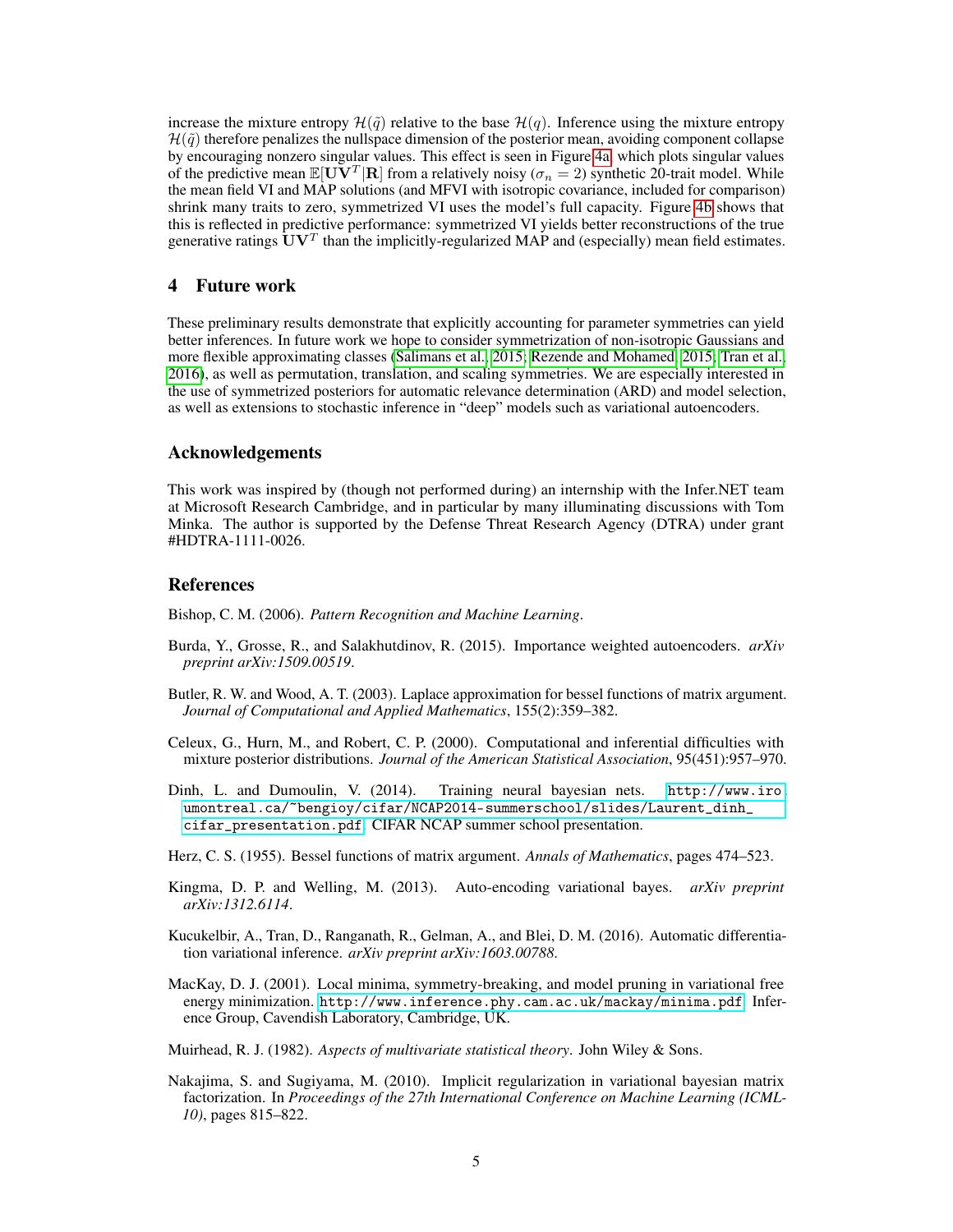- <span id="page-5-2"></span>Nakajima, S., Sugiyama, M., Babacan, S. D., and Tomioka, R. (2013). Global analytic solution of fully-observed variational bayesian matrix factorization. *Journal of Machine Learning Research*, 14(Jan):1–37.
- <span id="page-5-0"></span>Neal, R. M. (1999). Erroneous results in "marginal likelihood from the gibbs output". [http:](http://www.cs.utoronto.ca/~radford/chib-letter.html) [//www.cs.utoronto.ca/~radford/chib-letter.html](http://www.cs.utoronto.ca/~radford/chib-letter.html). University of Toronto.
- <span id="page-5-1"></span>Nishihara, R., Minka, T., and Tarlow, D. (2013). Detecting parameter symmetries in probabilistic models. *arXiv preprint arXiv:1312.5386*.
- <span id="page-5-5"></span>Rezende, D. and Mohamed, S. (2015). Variational inference with normalizing flows. In *Proceedings of the 32nd International Conference on Machine Learning (ICML-15)*, pages 1530–1538.
- <span id="page-5-4"></span>Salimans, T., Kingma, D. P., Welling, M., et al. (2015). Markov chain monte carlo and variational inference: Bridging the gap. In *International Conference on Machine Learning*, pages 1218–1226.
- <span id="page-5-6"></span>Tran, D., Ranganath, R., and Blei, D. M. (2016). The variational gaussian process. In *International Conference on Learning Representations (ICLR)*.

## <span id="page-5-3"></span>A Orthogonal Gaussian mixture densities

We consider as a base density the elementwise (mean-field) Gaussian

$$
q^{\ast}(\mathbf{X}) = \mathcal{N}(\mathbf{X}; \mathbf{M}, \mathbf{S}) = \prod_{i=1}^{n+m} \prod_{j=1}^{k} \mathcal{N}(x_{ij}; m_{ij}, s_{ij})
$$

in which we let  $M$ ,  $S$  contain elementwise means and variances respectively for a matrix-valued variable **X**; in matrix factorization we will let  $X = \begin{bmatrix} U \\ V \end{bmatrix}$ V  $\Big] \in \mathbb{R}^{(n+m)\times k}$  be the stacked matrix of latent traits. We will focus on the restrictive case where each row is described by the same diagonal covariance  $\Sigma \in \mathbb{R}^{k \times k}$ , so that the density can be written

$$
q^{\ast}(\mathbf{X}) = \mathcal{N}(\mathbf{X}; \mathbf{M}, \mathbf{\Sigma}) \propto \exp\left\{-\frac{1}{2}\text{Tr}\left[(\mathbf{X} - \mathbf{M})\mathbf{\Sigma}^{-1}(\mathbf{X} - \mathbf{M})^T\right]\right\};
$$

below we will restrict this further to the case where  $\Sigma = cI$  is isotropic. We hope to relax both of these assumptions in future work.

We consider the symmetrized approximate posterior

$$
\tilde{q}(\mathbf{X}) = \int_{\mathbf{T} \in \mathcal{O}(k)} \mathcal{N}(\mathbf{X} \mathbf{T}^T; \mathbf{M}, \mathbf{\Sigma}) dV(\mathbf{T}) = \int_{\mathbf{T} \in \mathcal{O}(k)} \mathcal{N}(\mathbf{X}; \mathbf{M} \mathbf{T}, \mathbf{T}^T \mathbf{\Sigma} \mathbf{T}) dV(\mathbf{T})
$$

which is a continuous mixture of Gaussians with means and (co)variances corresponding to rotations within the column space of M. For symmetrized inference we must compute the divergence

<span id="page-5-7"></span>
$$
KL[q_{\theta}^{*}||\tilde{q}_{\theta}] = \mathbb{E}_{q^{*}} \left[ \log \frac{q_{\theta}^{*}(\mathbf{X})}{\tilde{q}_{\theta}(\mathbf{X})} \right]
$$
  

$$
= \mathbb{E}_{q^{*}} \left[ -\log \int_{\mathbf{T} \in \mathcal{O}(k)} \frac{\mathcal{N}(\mathbf{X} \mathbf{T}^{T}; \mathbf{M}, \mathbf{\Sigma})}{\mathcal{N}(\mathbf{X}; \mathbf{M}, \mathbf{\Sigma})} dV(\mathbf{T}) \right].
$$
 (6)

We approximate the expectation by Monte Carlo, so that it remains only to evaluate the interior integral  $r_{\theta}(\mathbf{X}) = -\log \int_{\mathbf{T} \in \mathcal{O}(k)}$  $\mathcal{N}(\mathbf{X}\mathbf{T}^T;\mathbf{M},\mathbf{\Sigma})$  $\frac{(X_1 - j)M(X;M,Z)}{\mathcal{N}(X;M,Z)}$  dV(T). Examining this more closely,

$$
r_{\theta}(\mathbf{X}) = -\log \int_{\mathbf{T} \in O(k)} e^{-\frac{1}{2}\text{Tr}\left[(\mathbf{X}\mathbf{T}^T - \mathbf{M})\mathbf{\Sigma}^{-1}(\mathbf{X}\mathbf{T}^T - \mathbf{M})^T\right] + \frac{1}{2}\text{Tr}\left[(\mathbf{X} - \mathbf{M})\mathbf{\Sigma}^{-1}(\mathbf{X} - \mathbf{M})^T\right]} dV(\mathbf{T})
$$
  
\n
$$
= -\log \int_{\mathbf{T} \in O(k)} e^{-\frac{1}{2}\left(\text{Tr}\left[\mathbf{X}^T \mathbf{X}(\mathbf{T}^T \mathbf{\Sigma}^{-1} \mathbf{T} - \mathbf{\Sigma}^{-1})\right]\right)} e^{\text{Tr}\left[\mathbf{\Sigma}^{-1} \frac{\mathbf{M}^T \mathbf{X} + \mathbf{X}^T \mathbf{M}}{2}(\mathbf{T}^T - \mathbf{I})\right]} dV(\mathbf{T})
$$
  
\n
$$
= -\log \int_{\mathbf{T} \in O(k)} f(\mathbf{T}) g(\mathbf{T}) dV(\mathbf{T})
$$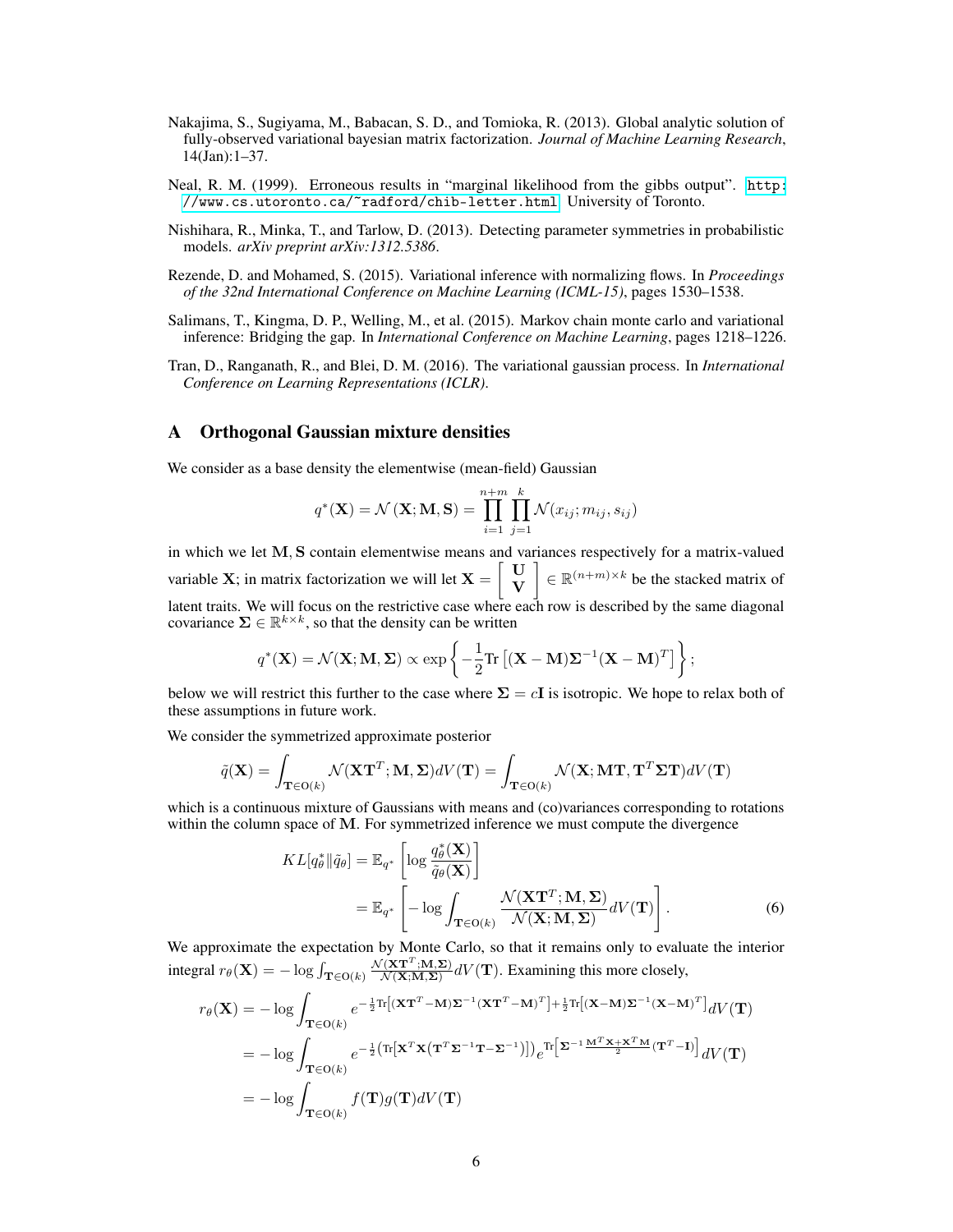we find that it is effectively an inner product of two functions  $f, g$  over the orthogonal group. The first factor,  $f(\mathbf{T}) = \exp \left\{-\frac{1}{2} \left( \text{Tr} \left[ \mathbf{X}^T \mathbf{X} \left( \mathbf{T}^T \mathbf{\Sigma}^{-1} \mathbf{T} - \mathbf{\Sigma}^{-1} \right) \right] \right) \right\}$ , measures the discrepancy between the precision matrix  $\Sigma^{-1}$  and its transformed counterpart  $T^T \Sigma^{-1}T$ , while the second factor,  $g(T)$  =  $\exp\left\{\text{Tr}\left[\Sigma^{-1}\frac{\mathbf{M}^T\mathbf{X}+\mathbf{X}^T\mathbf{M}}{2}(\mathbf{T}^T-\mathbf{I})\right]\right\}$ , measures the extent to which a given transformation T aligns the observed value  $X$  with the mean M. Note that f vanishes in the case of isotropic covariance  $\Sigma = cI$ , since this implies  $T^{T} \Sigma^{-1} T = \Sigma^{-1}$ . In this case we have

$$
r_{\theta}(\mathbf{X}) = -\log \int_{\mathbf{T} \in \mathcal{O}(k)} g(\mathbf{T}) dV(\mathbf{T})
$$
  
= 
$$
-\log \int_{\mathbf{T} \in \mathcal{O}(k)} \exp \left\{ \text{Tr} \left[ \frac{1}{2c} (\mathbf{M}^T \mathbf{X} + \mathbf{X}^T \mathbf{M}) (\mathbf{T}^T - \mathbf{I}) \right] \right\} dV(\mathbf{T}),
$$

and letting  $\mathbf{A} = \frac{1}{2c}(\mathbf{M}^T \mathbf{X} + \mathbf{X}^T \mathbf{M})$ , this simplifies to

$$
= -\log \int_{\mathbf{T} \in \mathcal{O}(k)} \exp \left\{ \text{Tr} \left[ \mathbf{A} \mathbf{T}^T \right] - \text{Tr} \left[ \mathbf{A} \right] \right\} dV(\mathbf{T})
$$

$$
= \text{Tr} \left[ \mathbf{A} \right] - \log_0 F_1 \left[ \frac{k}{2} ; \frac{1}{4} \mathbf{A} \mathbf{A}^T \right]
$$

where the hypergeometric function  ${}_0F_1\left[\frac{k}{2};\frac{1}{4}\mathbf{A}\mathbf{A}^T\right]=\int_{\mathbf{T}\in\mathsf{O}(k)}\exp\left\{\text{Tr}\left[\mathbf{A}\mathbf{T}^T\right]\right\}dV(\mathbf{T})$  is a form of matrix-argument Bessel function [\(Herz, 1955\)](#page-4-8), also arising in the analysis of the non-central Wishart distribution [\(Muirhead, 1982\)](#page-4-9). Notably it depends on A only through its singular values  $(\sigma_i)_{i=1}^k$ . This conforms with the intuition, stated above, that the effect of inference with an orthogonal mixture of Gaussians should be to encourage nonzero singular values in M (and, by extension, A).

[Butler and Wood](#page-4-10) [\(2003\)](#page-4-10) derive a Laplace approximation to  $_0F_1$ , given by

<span id="page-6-0"></span>
$$
{}_{0}F_{1}\left[\frac{k}{2};\frac{1}{4}\mathbf{A}\mathbf{A}^{T}\right] \approx \frac{\prod_{i=1}^{k}(1-\hat{y}_{i}^{2})^{k/2}e^{\sigma_{i}\hat{y}_{i}}}{\sqrt{\prod_{i=1}^{k}\prod_{j=1}^{k}(1-\hat{y}_{i}^{2}\hat{y}_{j}^{2})}}
$$
(7)

for  $\hat{y}_i = 2\sigma_i/(k\sqrt{4\sigma_i^2/k^2+1}+1)$ ; in their evaluations this approximation demonstrates "very high accuracy in a variety of settings". It can be implemented stably in the log domain as a differentiable function of the singular values  $\sigma$ .

We use use the Laplace approximation [\(7\)](#page-6-0) to implement the divergence [\(6\)](#page-5-7), with automatic gradients computed using TensorFlow. Code is given in Listing [1.](#page-7-0) Although TensorFlow does not implement gradients for the SVD operator  $\mathbf{A} = \mathbf{U} \text{diag}(\sigma) \mathbf{V}^T$ , we exploit the fact that  $\mathbf{U} \text{diag}(\sigma) = \mathbf{A} \mathbf{V}$ , allowing us to approximate gradients  $\frac{\partial \sigma(A)}{\partial A}$  by differentiating through the column norms of AV holding fixed the singular vectors V. Note that A is a  $k \times k$  matrix, where the trait dimension  $k \ll n, m$  does not depend on the data size, so computing the SVD on each gradient update is relatively cheap. In practice we do not observe significant slowdowns from inference under the symmetrized  $\tilde{q}$  relative to the base posterior  $q^*$ .